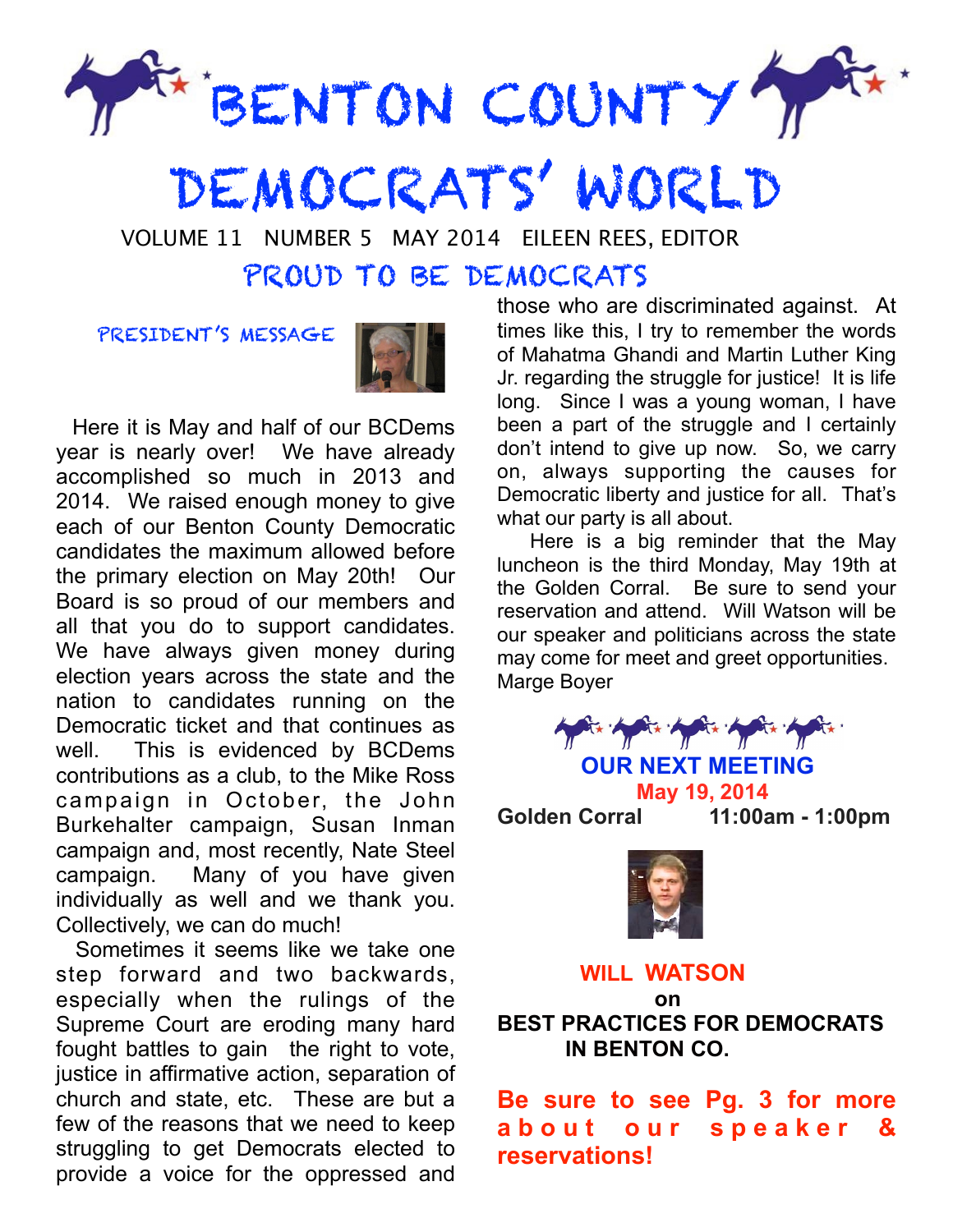#### **Benton County Democrats Membership Meeting Minutes April 28, 2014**

The meeting was called to order by Marge Boyer and Thurman Metcalf led the attendees in the Pledge of Allegiance. Marge announced that we have given the maximum allowable amounts to the three candidates currently running for State House seats. Therefore, she said the Blue Bowl money collected at the meeting today will go to the Campaign Contribution Fund. Marge also encouraged everyone to continue to donate their \$100 (couples) and \$50 (individuals) to add more to this fund because it is needed to assist the campaigns in the coming months. As an organization, we will be able to make more donations to candidates after the May primaries. Marge introduced Kimberly Weber, non-partisan candidate for Benton County Prosecutor and announced that she would be given a few minutes, after the guest speaker, to make a few brief remarks.

 Grimsley Graham introduced our guest, Nate Steel, candidate for AR Attorney General. He talked about his proud upbringing in Nashville, Arkansas and being a  $6<sup>th</sup>$  generation attorney to practice law. He is serving his  $3<sup>rd</sup>$  term in the General Assembly. He assured the membership that Benton County is at the top of his list for campaigning and plans to spend a lot of time in this area of the state getting his message out. His platform will include refocusing on how cases are handled especially those involving mental health and drug issues. There was also an extensive Q&A period after his comments. He thanked BCDems for the opportunity to speak to our group and asked for our support and vote.

 Kimberley Weber, candidate for Benton County Prosecutor, addressed the group by introducing herself and thanking everyone for allowing her to chat with us individually during lunch. She briefly told us about her experience and the reason why she believes she is the stronger candidate. Weber entertained questions afterwards and closed her remarks by thanking everyone and asking for our vote.

 During the business meeting, Marge announced that 14 of the 35 BCDems members who have not renewed their membership will no longer receive the newsletter by mail. However, if they have email addresses, the newsletter will be sent to them that way. She encouraged everyone to be more diligent about sending in RSVP's to Karen Smenner for our monthly meetings. Marge said that the room was a little cramped due to the fact that 14 people additional people attended who did not send in RSVP's. Marge spoke with Candace Martin of DPA, and was

informed again that plans are to open a campaign office around June time frame in Benton County with a staff person. Applications are still being accepted for this position. Marge encouraged everyone to open the email newsletter for information on key area events, BCDems news and information, as well as contact information for all Benton County Democratic candidates.

 Suzanne Jessup introduced Chet Jechura, Campaign Manager for Leah Williams who is the Democratic candidate for House District 93. She also announced a private fundraiser for Leah scheduled for Sunday, June  $8<sup>th</sup>$ , 4pm – 7pm at Atty. Tom Morris's Bentonville residence. Tom McClure, candidate for House District 96, also made comments and updated the group on his campaign fundraiser hosted by the Boyer's. Tom asked for additional volunteers to host fundraisers, assist with phone-banking and registering voters. He said that his website will be up and running in a few days.

 Grimsley Graham, candidate for House District 94, thanked everyone for their generous contributions and reiterated that he is the education candidate running to keep AR moving forward. Announcements followed: Sue O'Neal for a fundraiser benefitting AAUW scholarships; Thurman Metcalf for the Sunday, May 18<sup>th</sup> Garden Party Open House fundraiser 3pm -6pm at his home for Grimsley Graham's campaign, signing the petition for raising the minimum raise, and Boomerang Car Wash passes; Linda Farrell for "Mental Health First Aid", a program on how to handle a mental health situation; Pamela Clarke will need someone to fill the Publicity Chair position since she will be moving early September.

The meeting adjourned at 1:15pm

Respectfully submitted, Pamela McCorkle Buncum, Secretary

# AN IMPORTANT REMINDER!

Marge reminds us that:

 "A contribution may be made to the BCDems as a political organization of \$50 per person or \$100 oer couple that will come directly off their state income tax. If 50 of our members would do this, we would be able to give each of our 3 Democratic candidates in Benton County running for state representative seats the maximum of \$2000 each for the general election."

 Please bear this in mind when planning your contributions!